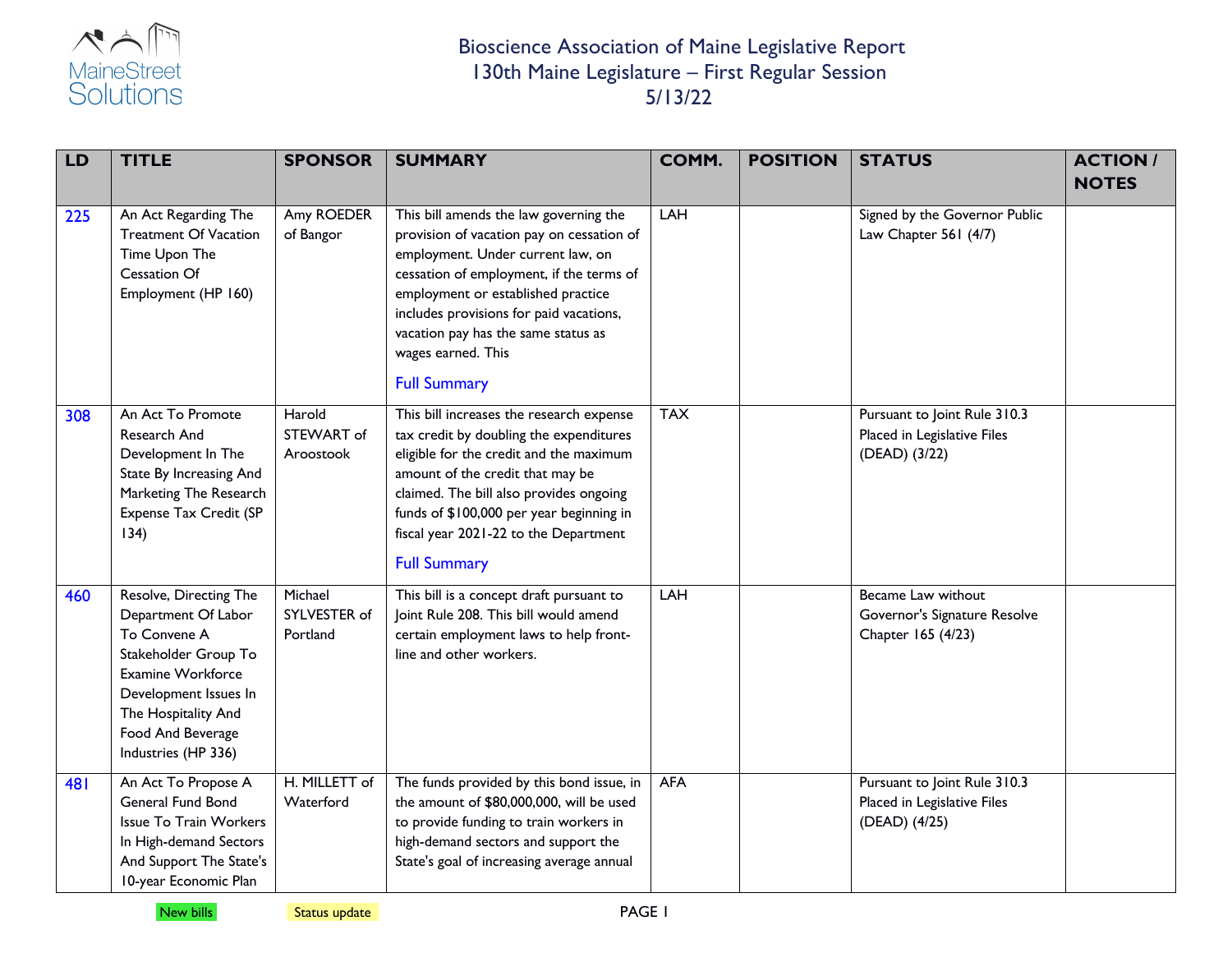

| <b>LD</b> | <b>TITLE</b>                                                                                                                       | <b>SPONSOR</b>                              | <b>SUMMARY</b>                                                                                                                                                                                                                                                                                                           | COMM.       | <b>POSITION</b> | <b>STATUS</b>                                                                | <b>ACTION/</b><br><b>NOTES</b> |
|-----------|------------------------------------------------------------------------------------------------------------------------------------|---------------------------------------------|--------------------------------------------------------------------------------------------------------------------------------------------------------------------------------------------------------------------------------------------------------------------------------------------------------------------------|-------------|-----------------|------------------------------------------------------------------------------|--------------------------------|
|           | Goal Of Increasing<br>Wages By 10 Percent<br>(HP 355)                                                                              |                                             | wages in the State by 10%. The funding<br>would be provided in<br><b>Full Summary</b>                                                                                                                                                                                                                                    |             |                 |                                                                              |                                |
| 607       | An Act To Direct The<br>Department Of Labor<br>To Educate Business<br>And Nonprofit<br>Communities On<br>Overtime Laws (HP<br>443) | Rachel<br><b>TALBOT ROSS</b><br>of Portland | This bill annually raises the minimum<br>salary that an employee who works in an<br>executive, administrative or professional<br>capacity must earn in order for that<br>employee to be exempt from the laws<br>governing the minimum wage and<br>overtime pay until it is \$55,224 on<br>January<br><b>Full Summary</b> | <b>LAH</b>  |                 | Signed by the Governor Public<br>Law Chapter 563 (4/7)                       |                                |
| 781       | An Act To Strengthen<br>Maine's Economy (HP<br>586)                                                                                | <b>Teresa PIERCE</b><br>of Falmouth         | This bill is a concept draft pursuant to<br>Joint Rule 208. This bill proposes to<br>enact measures to strengthen the State's<br>economy.                                                                                                                                                                                | <b>AFA</b>  |                 | Pursuant to Joint Rule 310.3<br>Placed in Legislative Files<br>(DEAD) (4/25) |                                |
| 831       | An Act To Aid<br>Workforce<br>Development (HP 599)                                                                                 | Michael<br>SYLVESTER of<br>Portland         | This bill is a concept draft pursuant to<br>Joint Rule 208. This bill proposes to<br>change certain laws to help the people of<br>this State enter the workforce.                                                                                                                                                        | <b>LAH</b>  |                 | Pursuant to Joint Rule 310.3<br>Placed in Legislative Files<br>(DEAD) (3/24) |                                |
| 892       | An Act To Implement<br>The Recommendations<br>Of The Governor's<br>Economic Recovery<br>Committee (HP 648)                         | <b>Teresa PIERCE</b><br>of Falmouth         | This bill is a concept draft pursuant to<br>Joint Rule 208. This bill proposes to<br>enact measures to implement the<br>recommendations of the Governor's<br>Economic Recovery Committee within<br>the Governor's Office of Policy<br>Innovation and the Future.                                                         | <b>IDEA</b> |                 | Pursuant to Joint Rule 310.3<br>Placed in Legislative Files<br>(DEAD) (3/9)  |                                |
| 919       | An Act To Advance<br>Maine's Economic<br>Growth By Investing In<br>Innovative, Next-                                               | Amanda<br><b>COLLAMORE</b><br>of Pittsfield | This bill is a concept draft pursuant to<br>Joint Rule 208. This bill proposes to<br>enact measures in response to the<br>Governor's Economic Recovery<br>Committee's recommendations for                                                                                                                                | <b>IDEA</b> |                 | Pursuant to Joint Rule 310.3<br>Placed in Legislative Files<br>(DEAD) (2/10) |                                |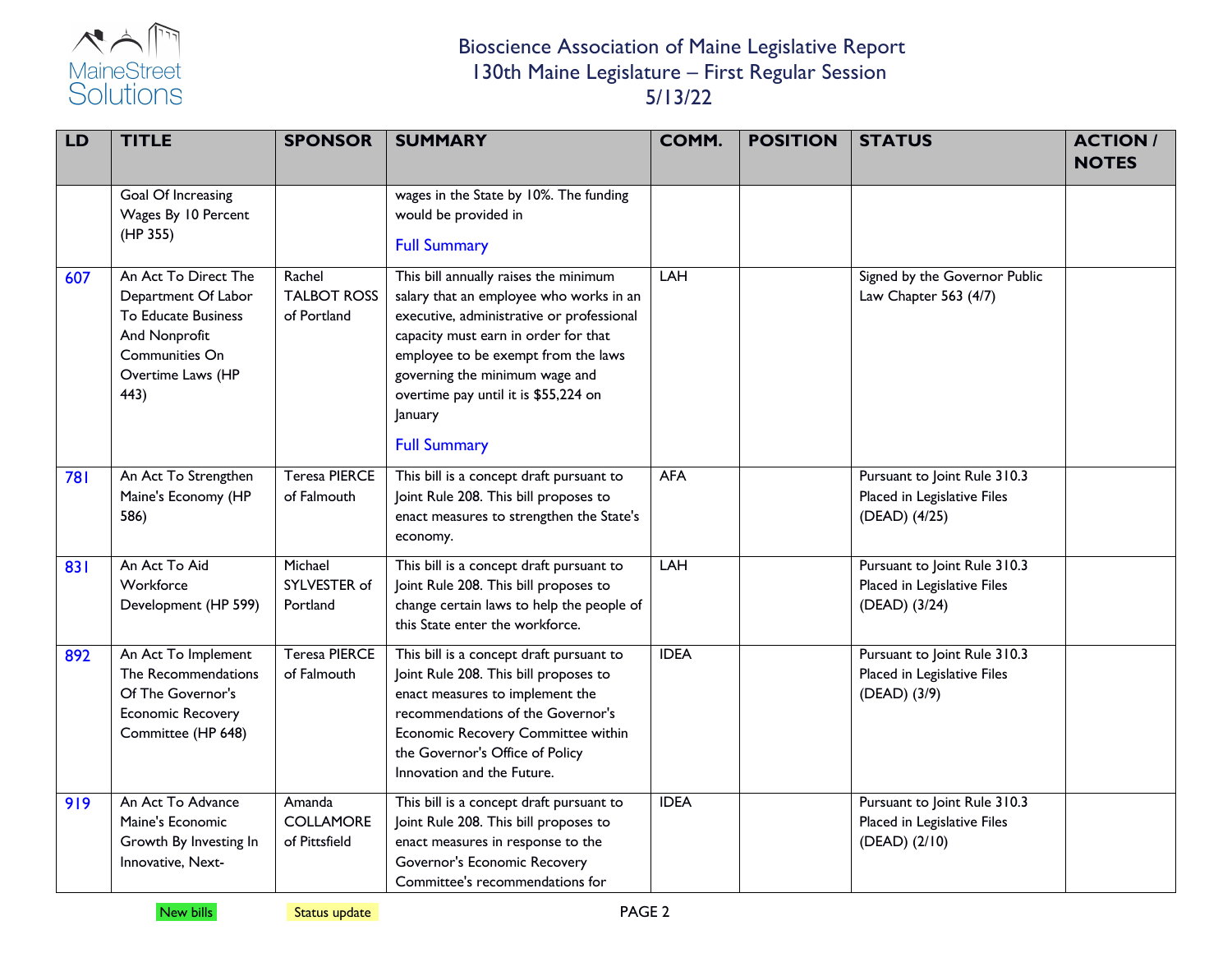

| LD   | <b>TITLE</b>                                                                                                   | <b>SPONSOR</b>                          | <b>SUMMARY</b>                                                                                                                                                                                                                                                                                                                                 | COMM. | <b>POSITION</b> | <b>STATUS</b>                                                                                                                                                                                                                                                                                                                                                                                                                                                                                                                                                                                                                                   | <b>ACTION/</b><br><b>NOTES</b> |
|------|----------------------------------------------------------------------------------------------------------------|-----------------------------------------|------------------------------------------------------------------------------------------------------------------------------------------------------------------------------------------------------------------------------------------------------------------------------------------------------------------------------------------------|-------|-----------------|-------------------------------------------------------------------------------------------------------------------------------------------------------------------------------------------------------------------------------------------------------------------------------------------------------------------------------------------------------------------------------------------------------------------------------------------------------------------------------------------------------------------------------------------------------------------------------------------------------------------------------------------------|--------------------------------|
|      | generation Technology<br>And Research (HP 675)                                                                 |                                         | growing and sustaining Maine's economy.<br>The measures will enhance Maine's<br>production of bioproducts through its<br>agriculture, forestry and<br><b>Full Summary</b>                                                                                                                                                                      |       |                 |                                                                                                                                                                                                                                                                                                                                                                                                                                                                                                                                                                                                                                                 |                                |
| 965  | An Act Concerning<br>Nondisclosure<br>Agreements In<br>Employment (HP 711)                                     | Thom<br><b>HARNETT</b> of<br>Gardiner   | This bill prohibits an employer from<br>requiring an employee, intern or<br>applicant for employment to enter into a<br>contract or agreement that waives or<br>limits any right to report or discuss<br>discrimination, retaliation or harassment<br>occurring in the workplace or at work-<br>related events. It<br><b>Full Summary</b>      | LAH   |                 | PASSED TO BE ENACTED, in<br>concurrence. (5/9)                                                                                                                                                                                                                                                                                                                                                                                                                                                                                                                                                                                                  |                                |
| 1338 | An Act To Prohibit<br><b>Employers From</b><br>Retaliating Against The<br>Use Of Earned Paid<br>Leave (HP 989) | Rebecca<br>MILLETT of<br>Cape Elizabeth | This bill repeals the sections of law<br>concerning prohibited acts and judicial<br>enforcement under the laws governing<br>family medical leave employment<br>practices in the Maine Revised Statutes,<br>Title 26, chapter 7 and enacts similar<br>provisions that apply to all laws in the<br>same chapter governing<br><b>Full Summary</b> | LAH   |                 | This Bill, having been returned<br>by the Governor, together with<br>objections to the same pursuant<br>to Article IV, Part Third, Section<br>2 of the Constitution of the<br>State of Maine, after<br>reconsideration, the House<br>proceeded to vote on the<br>question: "Shall this Bill become<br>a law notwithstanding the<br>objections of the Governor?"<br>ROLL CALL NO. 615V58 having<br>voted in the affirmative and 59 in<br>the negative, 4 Vacancies with<br>30 being absent, and accordingly<br>it was the vote of the House<br>that the Bill not become a law<br>and the veto was sustained.<br>Placed in the Legislative Files. |                                |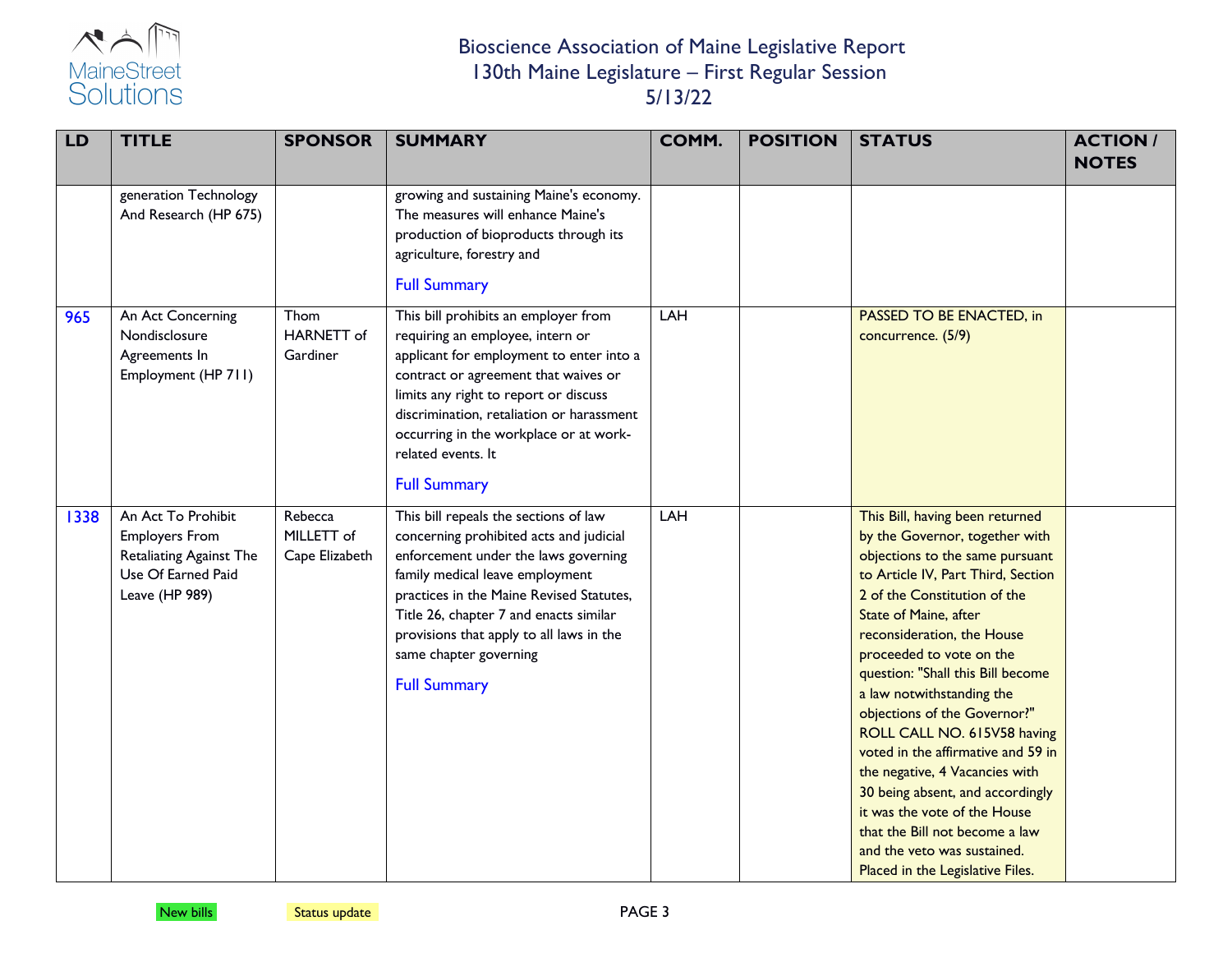

| <b>LD</b> | <b>TITLE</b>                                                                                                                                                                                                                | <b>SPONSOR</b>                                | <b>SUMMARY</b>                                                                                                                                                                                                                                                                                                                                                                                                      | COMM.          | <b>POSITION</b> | <b>STATUS</b>                                                                                                                      | <b>ACTION/</b><br><b>NOTES</b> |
|-----------|-----------------------------------------------------------------------------------------------------------------------------------------------------------------------------------------------------------------------------|-----------------------------------------------|---------------------------------------------------------------------------------------------------------------------------------------------------------------------------------------------------------------------------------------------------------------------------------------------------------------------------------------------------------------------------------------------------------------------|----------------|-----------------|------------------------------------------------------------------------------------------------------------------------------------|--------------------------------|
|           |                                                                                                                                                                                                                             |                                               |                                                                                                                                                                                                                                                                                                                                                                                                                     |                |                 | (DEAD) ORDERED SENT<br>FORTHWITH. (5/9)                                                                                            |                                |
| 1771      | Resolve, To Establish<br>The Advisory Panel To<br><b>Better Understand And</b><br>Make<br>Recommendations<br>Regarding The<br>Implications Of<br>Genome-editing<br>Technology For The<br>Citizens Of The State<br>(HP 1322) | Samuel ZAGER<br>of Portland                   | This resolve establishes the Advisory<br>Panel To Better Understand and Make<br>Recommendations Regarding the<br>Implications of Genome-editing<br>Technology for the Citizens of the State<br>to study the implications of genome-<br>editing technology and the legislative,<br>administrative or other steps that the<br>State should take to capitalize<br><b>Full Summary</b>                                  | $\overline{H}$ |                 | Signed by the Governor Resolve<br>Chapter 177 (5/3)                                                                                |                                |
| 1793      | An Act To Support<br>Statewide Economic<br>Recovery Through<br>Strategic Investments<br>(HP 1334)                                                                                                                           | Tiffany<br><b>ROBERTS</b> of<br>South Berwick | This bill authorizes the Department of<br><b>Economic and Community</b><br>Development, through the Maine<br>Economic Development Fund, to make<br>strategic investments, through loans or<br>direct equity investments, in economic<br>development projects that support<br>economic and business growth, rural<br>manufacturing and industrial site<br>redevelopment and implementation of<br><b>Full Summary</b> | <b>IDEA</b>    |                 | Signed by the Governor Public<br>Law Chapter 501 (3/16)                                                                            |                                |
| 1941      | Resolve, Establishing<br>The Working Group To<br><b>Review And</b><br>Recommend<br>Improvements To The<br>Seed Capital Investment<br>Tax Credit (SP 682)                                                                    | <b>Glenn CURRY</b><br>of Waldo                | This bill makes changes to improve the<br>effectiveness of the Maine Seed Capital<br>Tax Credit Program based upon<br>concerns raised in the 2021 tax<br>expenditure evaluation report of the<br>Office of Program Evaluation and<br>Government Accountability. The bill<br>makes the following changes. It reduces<br>the                                                                                          | <b>TAX</b>     |                 | In possession of the Senate<br>when the Legislature adjourned<br>Sine Die and was placed in the<br>Legislative Files. (DEAD) (5/9) |                                |